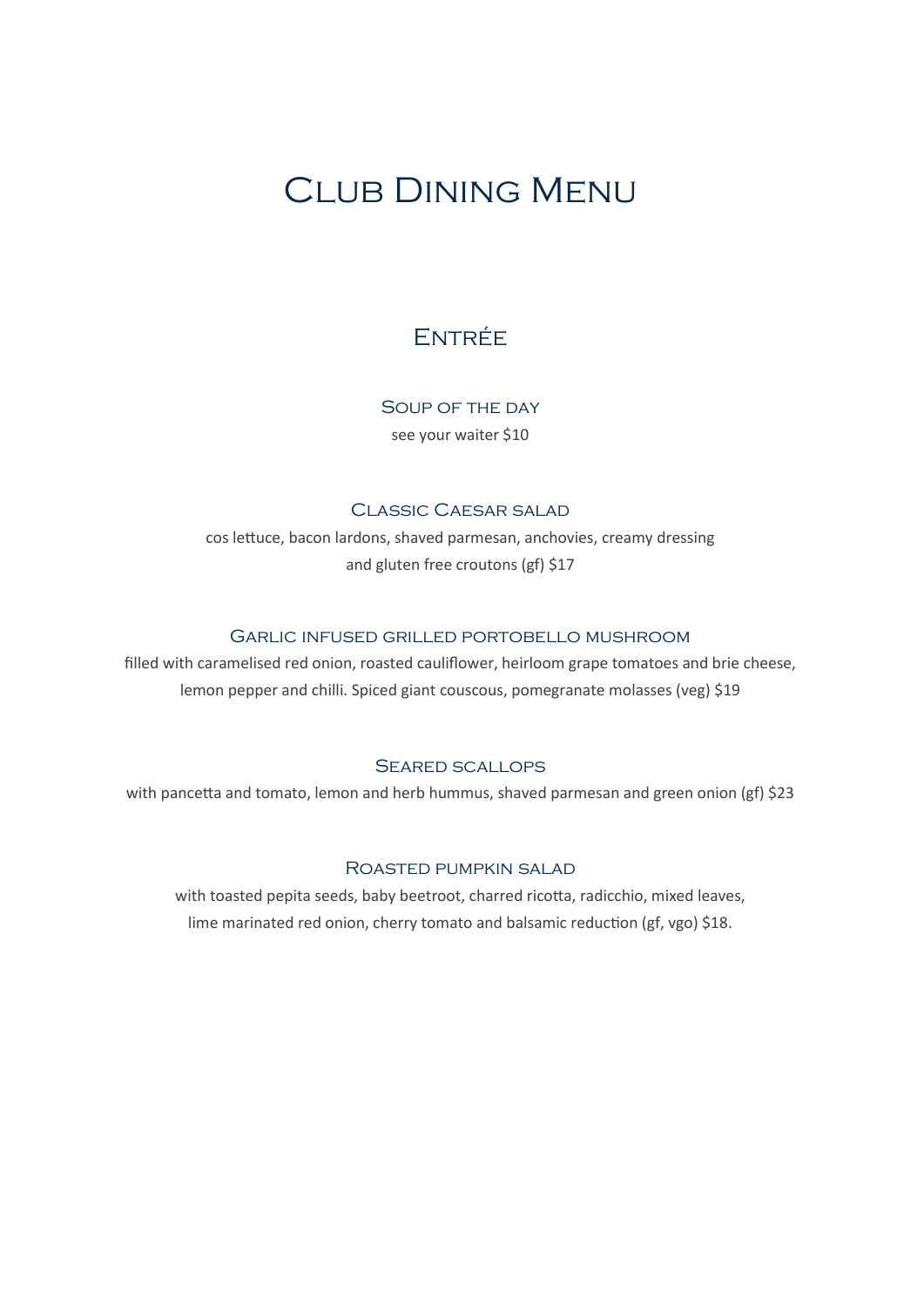# **MAIN COURSE**

#### King prawn linguini

with shaved fennel, heirloom grape tomatoes, garlic and chilli, extra virgin olive oil, fresh herbs and lemon, pecorino \$30

### Sous vide breast of chicken and prosciutto

with creole spiced confit sweet potato, bok choy, mango, red onion, capsicum and chilli lime salsa (gf) \$34

# Pan fried potato gnocchi

with bacon lardons, onion and garlic, cherry tomatoes, snow peas and pine nuts, extra virgin olive oil and pecorino (vgo) \$28

### House-made pie of the day

with mashed potato, mushy peas and gravy \$23

# 250g Rib fillet steak

120-day grain fed, creamy herbed mashed potato, buttered greens and garlic prawns (gf) \$49

### Blue swimmer crab cakes

with chilli, mushroom and prawn risotto, pesto oil (gf) \$32

# **SIDES**

Buttered greens with beurre noisette (gf) \$9

Creamy herbed mashed potato (gf) \$9

Glazed baby heirloom carrots (gf) \$9

Crispy potato fries \$9